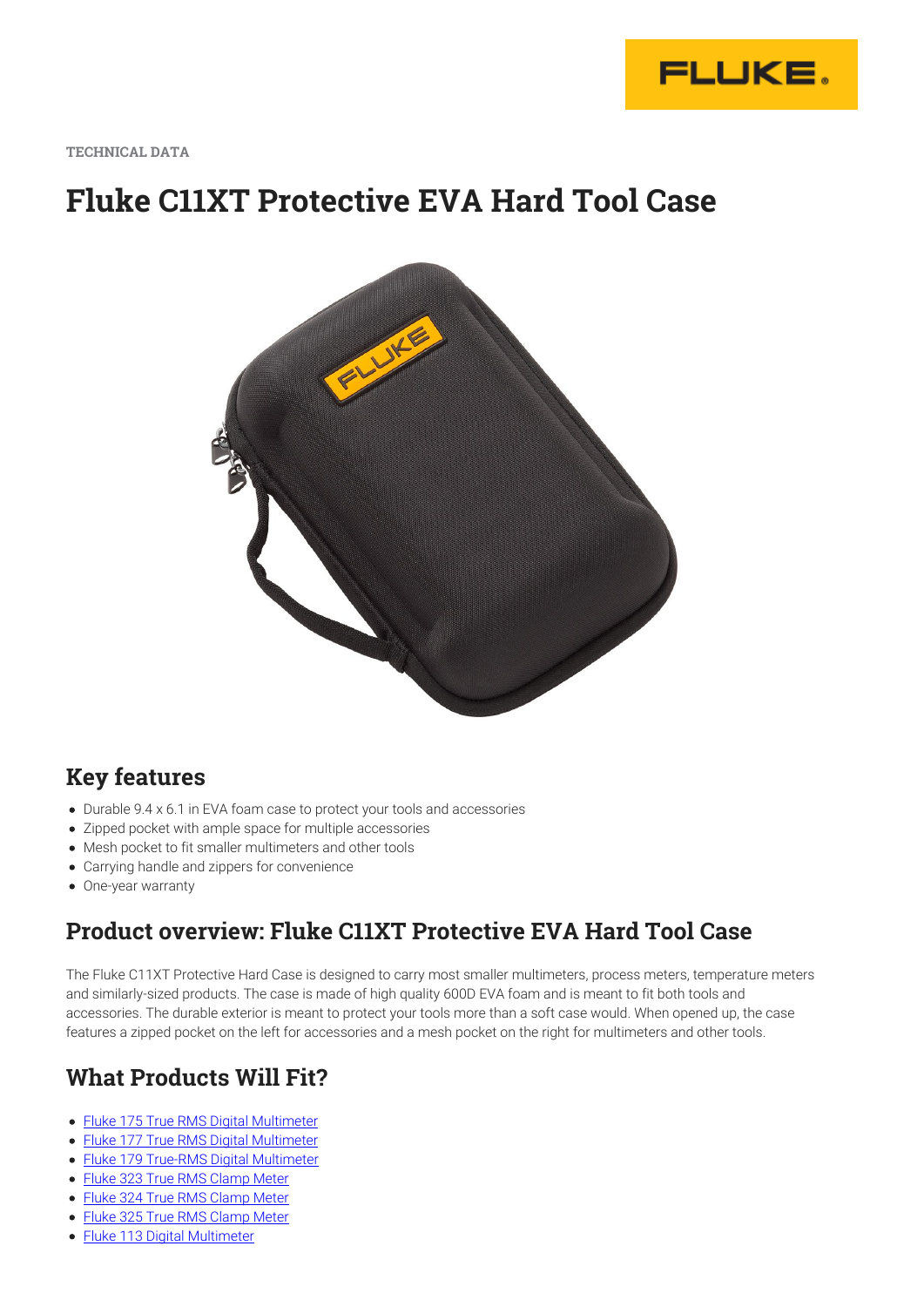

- [Fluke 114 Electrical Multimeter](https://www.fluke.com/en-us/product/electrical-testing/digital-multimeters/fluke-114)
- [Fluke 115 Digital Multimeter](https://www.fluke.com/en-us/product/electrical-testing/digital-multimeters/fluke-115)
- [Fluke 116 Digital HVAC Multimeter](https://www.fluke.com/en-us/product/electrical-testing/digital-multimeters/fluke-116)
- [Fluke 117 Electrician's Multimeter with Non-Contact Voltage](https://www.fluke.com/en-us/product/electrical-testing/digital-multimeters/fluke-117)

Cases As Tough As Your Fluke Tools

### **Specifications: Fluke C11XT Protective EVA Hard Tool Case**

| <b>Key Features</b>  |                                                                 |
|----------------------|-----------------------------------------------------------------|
| Dimensions (HxWxD)   | $240 \times 155 \times 105$ mm $(9.4 \times 6.1 \times 4.1$ in) |
| Material             | EVA foam                                                        |
| Storage compartments | One zippered pocket and one mesh pocket                         |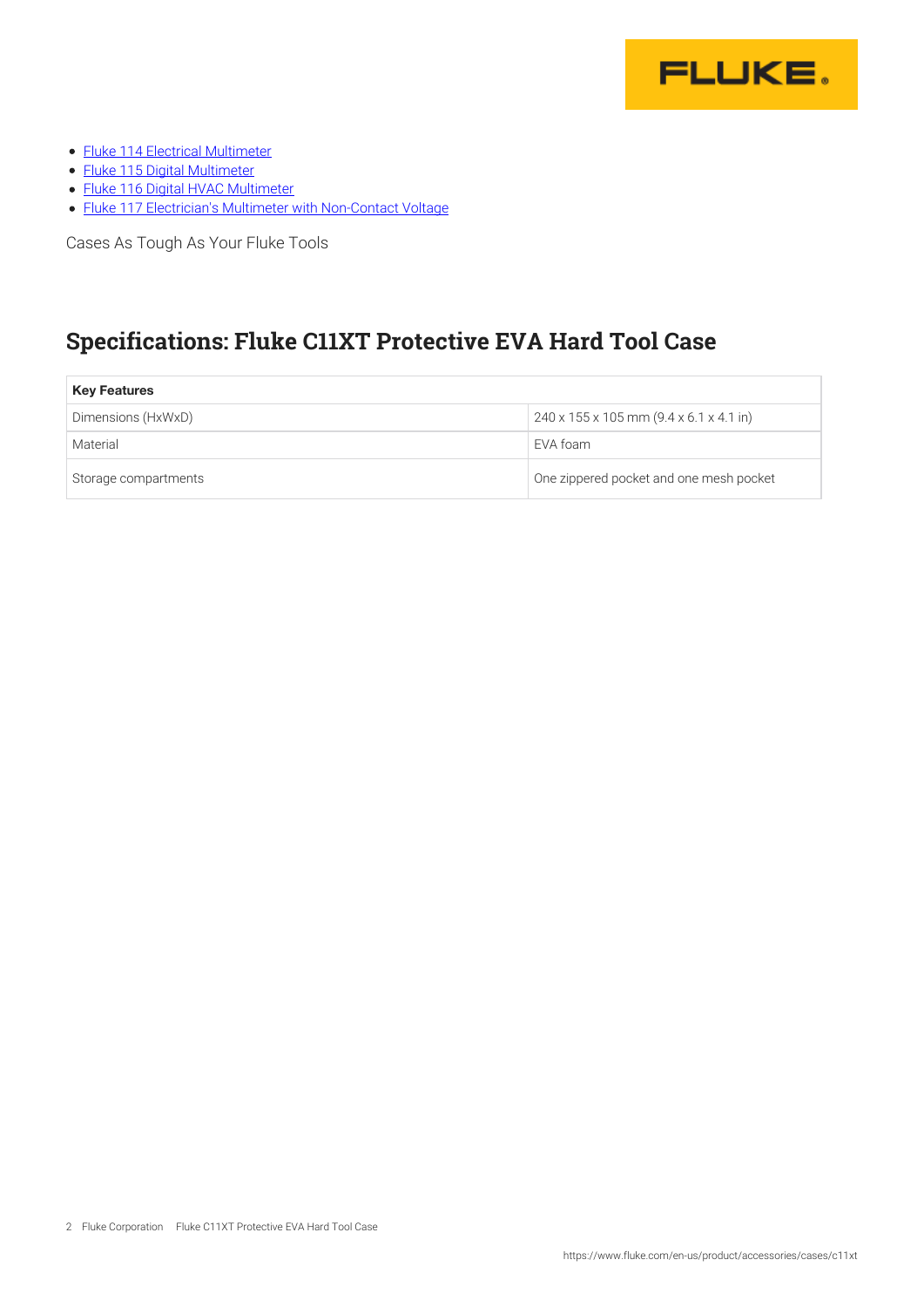

## **Ordering information**



**Fluke C11XT Protective EVA Hard Tool Case**